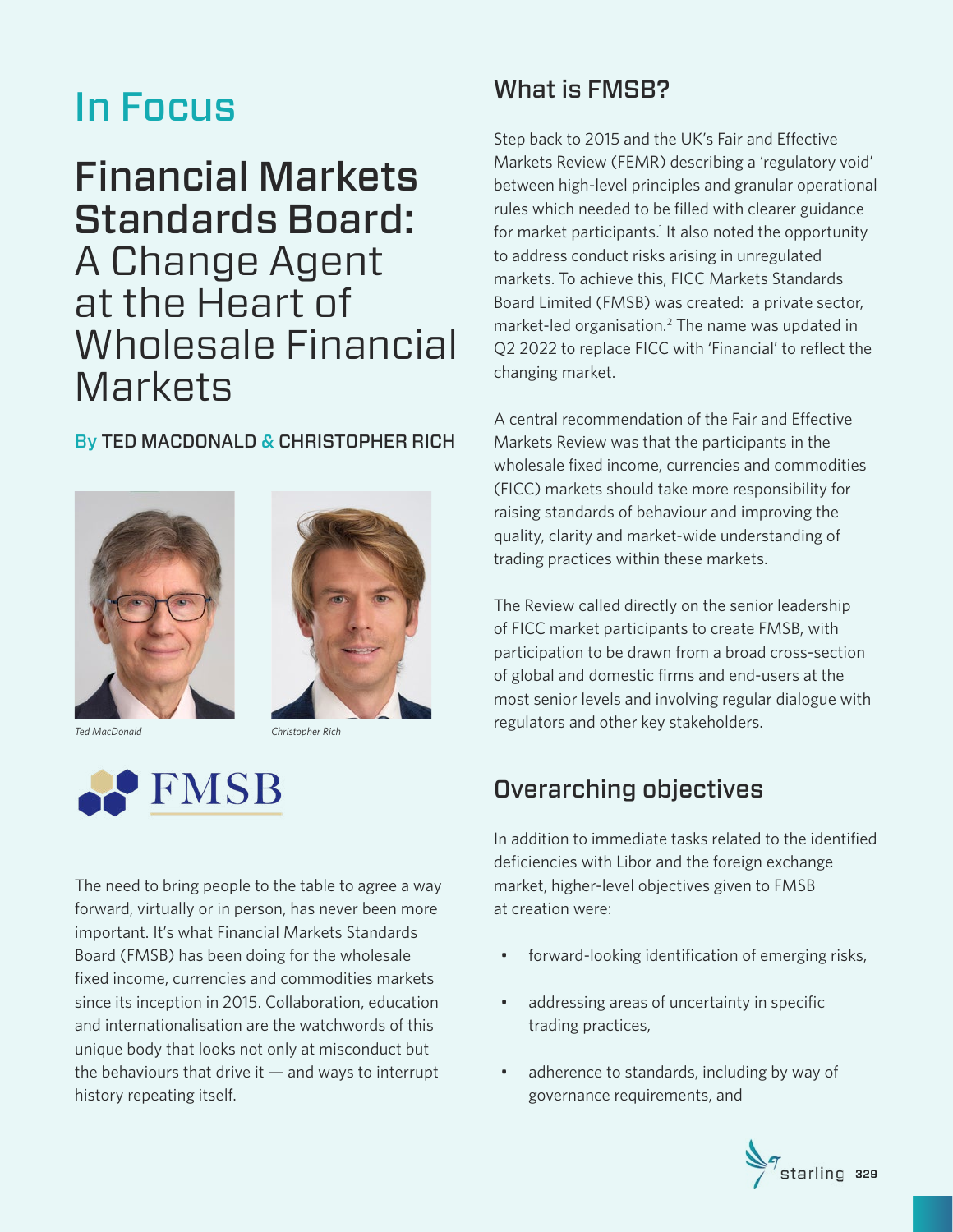• contributing to international convergence of market standards.

Since launch, FMSB has established a vibrant, highly participative membership and formed specialist committees and working groups by topic. These industry experts debate issues and develop Standards and Statements of Good Practice and undertake Spotlight Reviews. These are made available to all in the global community of market participants and regulatory authorities.<sup>3</sup> FMSB has no enforcement powers but members formally agree to be bound by the Standards that they help create.

### Setting Standards

Analysis, sharing best practice and standard setting result in three types of publication:

- Spotlight Reviews: are a deep dive into a specific topic that seeks to illuminate emerging issues in FICC markets, considering challenges market participants face as well as possible mitigants. The Reviews may inform future areas of structured work.
- Statements of Good Practice: Set out clear expectations and guidance on good practice in relation to broader areas of uncertainty in wholesale financial markets.
- Standards: Set out Core Principles and accompanying guidance on the most important aspects of practice where ambiguity risks undermining the transparency, fairness and effectiveness of markets. The Membership not only agrees to abide by these standards but also attests that they have done so annually.

### Membership Growth

While initially established in the United Kingdom, the FEMR report made it clear that global markets need global standards, and it was always the intent to structure FMSB as a fully global initiative in terms of scope and membership. To that end, it continues to forge collaborative links with regulators, similar standard setting bodies and key market stakeholders around the world.

The breadth of FMSB's membership is a strength and one of its key differentiators. Membership comprises banks and liquidity providers representing about 80% of global FICC revenues; Exchanges, Central Counterparties (CCPs), and market infrastructure providers variously representing 30-60% of EMEA volumes; Asset Managers and Hedge Funds representing AUM >\$10 trillion; Corporate members that exceed \$100 billion in annual issuance; as well as Partner members being other standard setters or industry stakeholders.

FMSB's success derives from high levels of engagement from this group, as subject matter experts drawn from the membership do the work of establishing Standards, creating Statements of Good Practice and conducting Spotlight Reviews. This is central to the process of setting authoritative standards that are 'owned' by the industry. The Membership is supported by a legal entity Board, an active Advisory Council and Standards Board and a small but expert Secretariat.

# FMSB has a clear sense of purpose:

*By improving their transparency, fairness and effectiveness, FMSB seeks to support well-functioning, trusted global wholesale financial markets that in turn support sustainable economic growth for governments, corporations and investors.*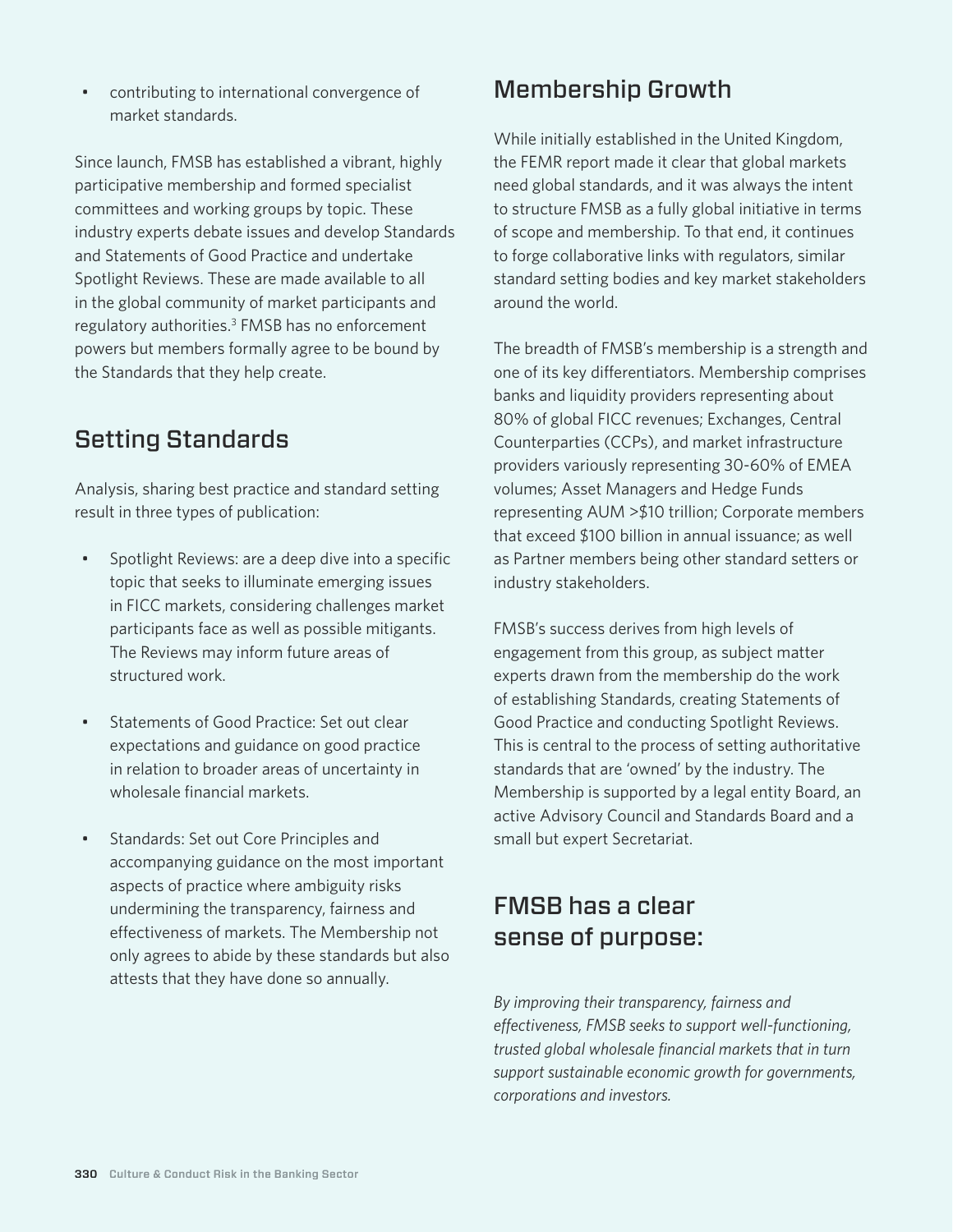FMSB has become a leading agent for change at the heart of the global financial services ecosystem.

Producing guidelines, practical case studies and other materials that promote the delivery of transparent, fair and effective trading practices serves to increase trust in wholesale financial markets.4

#### MYLES MCGUINNESS FMSB CEO

In addition to its

unambiguous purpose, FMSB has a number of distinctive characteristics that supports continuing membership growth including:

- absence of lobbying;
- a global vision with exclusive focus on wholesale markets;
- breadth of expertise of existing membership;
- being a practitioner-led group in terms of priorities, due diligence and effectiveness; and
- close relationships with regulatory authorities.

# True to its mandate

FMSB's strategy for 2022-24 remains anchored to serving the original objectives set out in FEMR, which remain as relevant today as they were in 2015. Current strategy therefore focuses on three themes:

- collaboration finding more ways to collaborate selectively with standard-setting bodies and regulatory authorities to augment the impact and reach of FMSB's work as well as enlivening a more forwardlooking approach to risk identification and mitigation.
- internationalisation expanding the effective international reach of FMSB, not just through private sector participation, but also by expanding new and existing relationships with regulators that have country or product-specific mandates; and

### Unique facets

FMSB is a privately funded non-profit global standard setting body; it is not a regulator or an industry lobby group. There are many theoretical advantages to a structure which is practitioner led in the effort to strengthen conduct and effectiveness in existing and evolving markets. These include:

- 1. Market participants are naturally closest to the latest developments with access to cutting edge expertise giving them informational advantages to assist in developing high quality standards;
- 2. Active participation in the standard setting process can foster willingness to observe those standards and promote adherence among peers and market counterparties;
- 3. Promotion of market efficiency is the priority, versus supervisory strategies that may be driven by other, wider priorities and short-term political influences;
- 4. Transcendence of national borders can be done more easily than public authorities anchored to local jurisdictions;
- 5. Market-led initiatives can react more quickly than authorities with finite or purpose-specific resources and other priorities; and
- 6. Gaps can be closed that might otherwise remain unaddressed as a result of overstretched public budgets.

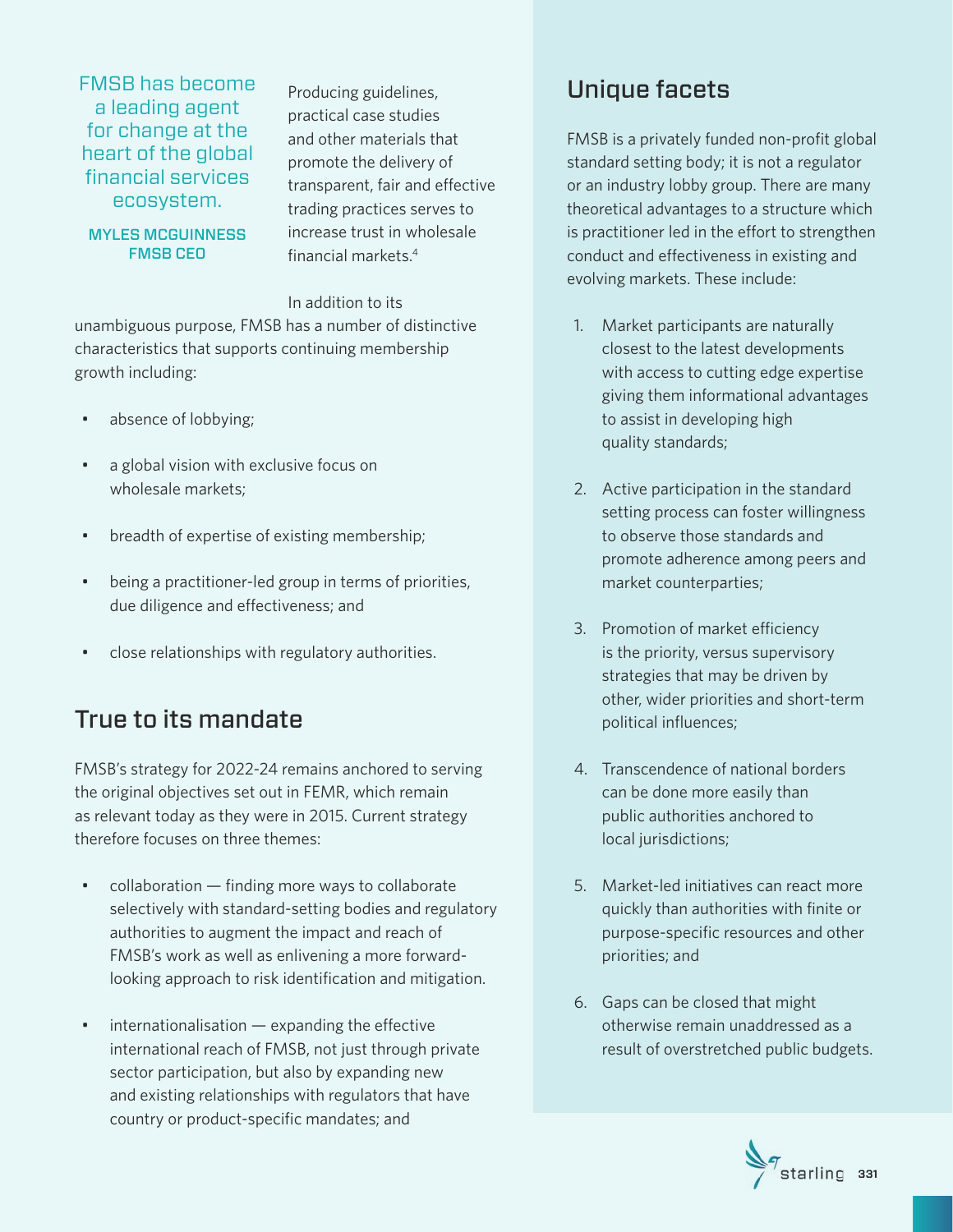• membership — maintaining and actively growing the level of participation from a broad crosssection of firms, end-users and stakeholders.

The effectiveness of this strategy is based on the premise that FMSB continues to produce high quality, impactful publications.

# Memorandum of Understanding

One regulatory initiative, completed in 2021, was the creation of a Memorandum of Understanding [MOU] with the Bank of England and the Financial Conduct Authority on roles and expectations.<sup>5</sup> The MOU is of symbolic significance and underlines FMSB's close regulatory ties. Key tenets of the MOU are active discussion of our strategy and priority setting at the formative stage as well as arrangements for the authorities to provide input into our standards.

We all know the wholesale markets are international by their very nature, and we would welcome opportunities to explore similar arrangements with other regulators and standard-setting bodies.

### FMSB's impact

We have been busy! Since its inception, FMSB has published 9 Standards, 11 Statements of Good Practice (including Transparency Drafts) and 10 Spotlight Reviews.

# Clarifying Trading Practices 2015-2020

Early efforts focused on clarifying trading practices that were associated with post-crisis misconduct, notably related to foreign exchange and Libor.

These contributions cover topics such as reference prices, the new issue process for the fixed income markets, surveillance in foreign exchange markets, monitoring of electronic communications, conduct risks associated with the execution of large trades and conflicts of interest.

# Responding to Events 2020-2021

LIBOR cessation and the need for risk management frameworks around hybrid working are two of the more significant recent challenges that financial market participants have faced. FMSB has published Spotlight Reviews to assist firms in identifying and mitigating conduct risks associated with the LIBOR transition as well as on work of the Sterling RFR Working Group to set a Standard for the use of Term SONIA. Similarly, having published a remote working risk register complete with key mitigants, FMSB followed up with a Spotlight Review to support firms in addressing risks caused by the broader dynamism around the pivot to hybrid working.

Human behaviour sits at the heart of all these events, and FMSB also includes this and wider issues applicable across financial organisations. A significant early contribution was an incisive analysis finding recognisable patterns in misbehaviour that took place hundreds of years ago, which also occur in today's world. Importantly, these patterns have transitioned across to ultra-high-speed and technologically advanced markets. This behavioural risk analysis is being updated for release in H1 2022. Such leadingedge output reflects the commitment and drive of the FMSB Board, the Advisory Council and the Standards Board, but also the high level of engagement and expertise of well over a dozen working groups comprised of over 300 individuals drawn from the most senior levels of active market participation as well as academia and legal services.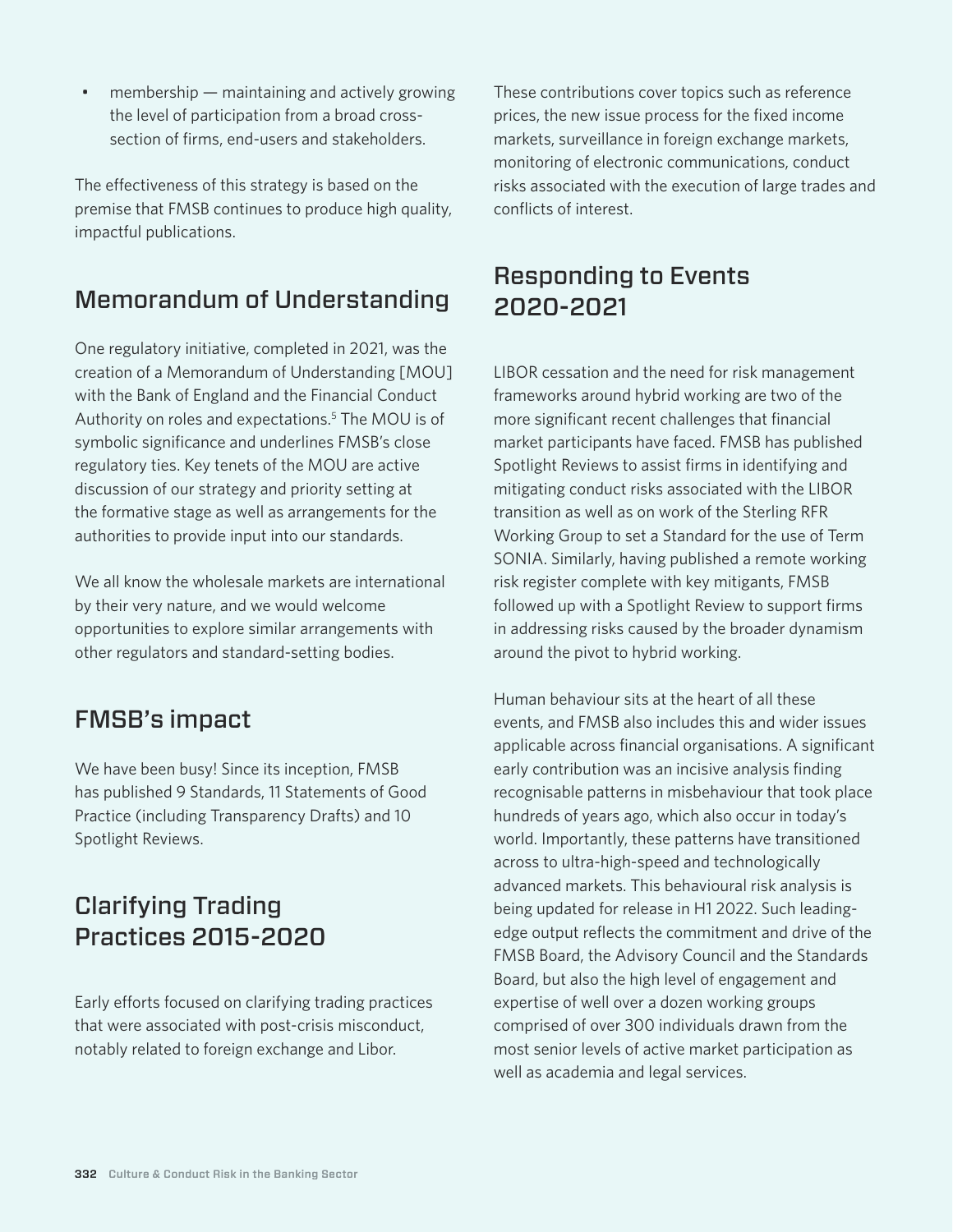# Behaviour-pattern Conduct Analysis — 2022 Update

Imagine that you have clear insight into a market that will have a spike in demand for a particular product. If you could build sufficient inventory, or otherwise gain control of that product, then you could control or significantly influence the price in your favour. This is called 'cornering the market'. It has played out many times over the years and now it can even be attempted in today's high-speed electronic markets.

But this story, and many other forms of market abuse, go back a long way…

*During 600 BC, Thales, a philosopher and astrologist, predicted that the next year's olive harvest would be more bountiful than usual, meaning that the right to use olive presses (used to convert olives into oil) would be selling for a higher rate. Thales then took whatever little money he had and went to all the owners of the* 

*olive presses and made a small deposit with each of them to use their presses exclusively during the harvest time. When the harvest really did produce a bumper crop Thales, having cornered the market, made a killing by charging the other merchants whatever he wanted for the use of olive presses.* 

In 2018 we published a comprehensive report charting the course of misconduct and manipulation of wholesale financial markets from the earliest days of modern capital markets. In our update this year we have added new cases and summarised 19 types of misconduct used to manipulate or distort markets that can explain all the activity we have studied over the past 232 years. These 19 types of misconduct are logically grouped into six simple behaviours summarised below. It is important to note that these misbehaviours appear across any product or geographic location and have been adapted to work in high-frequency trading and within complex algorithms.

| 1. Price manipulation                                                                            | 2. Circular trading                                                                                        | 3. Misuse of inside<br><i>information</i>                                    |
|--------------------------------------------------------------------------------------------------|------------------------------------------------------------------------------------------------------------|------------------------------------------------------------------------------|
| Spoofing/layering<br>Ramping<br>٠<br>Pools<br>٠<br>Corners/squeezes<br>٠<br>Bull/bear raids<br>٠ | Wash and matched trades<br>$\bullet$<br>Money pass and compensation<br>$\bullet$<br>trades<br>Parking<br>٠ | Insider dealing<br>$\bullet$<br>Unlawful information disclosure<br>$\bullet$ |
|                                                                                                  |                                                                                                            |                                                                              |
| 4. Reference price influence                                                                     | 5. Improper<br>order handling                                                                              | <b>6.Misleading customers</b><br>and/or markets                              |

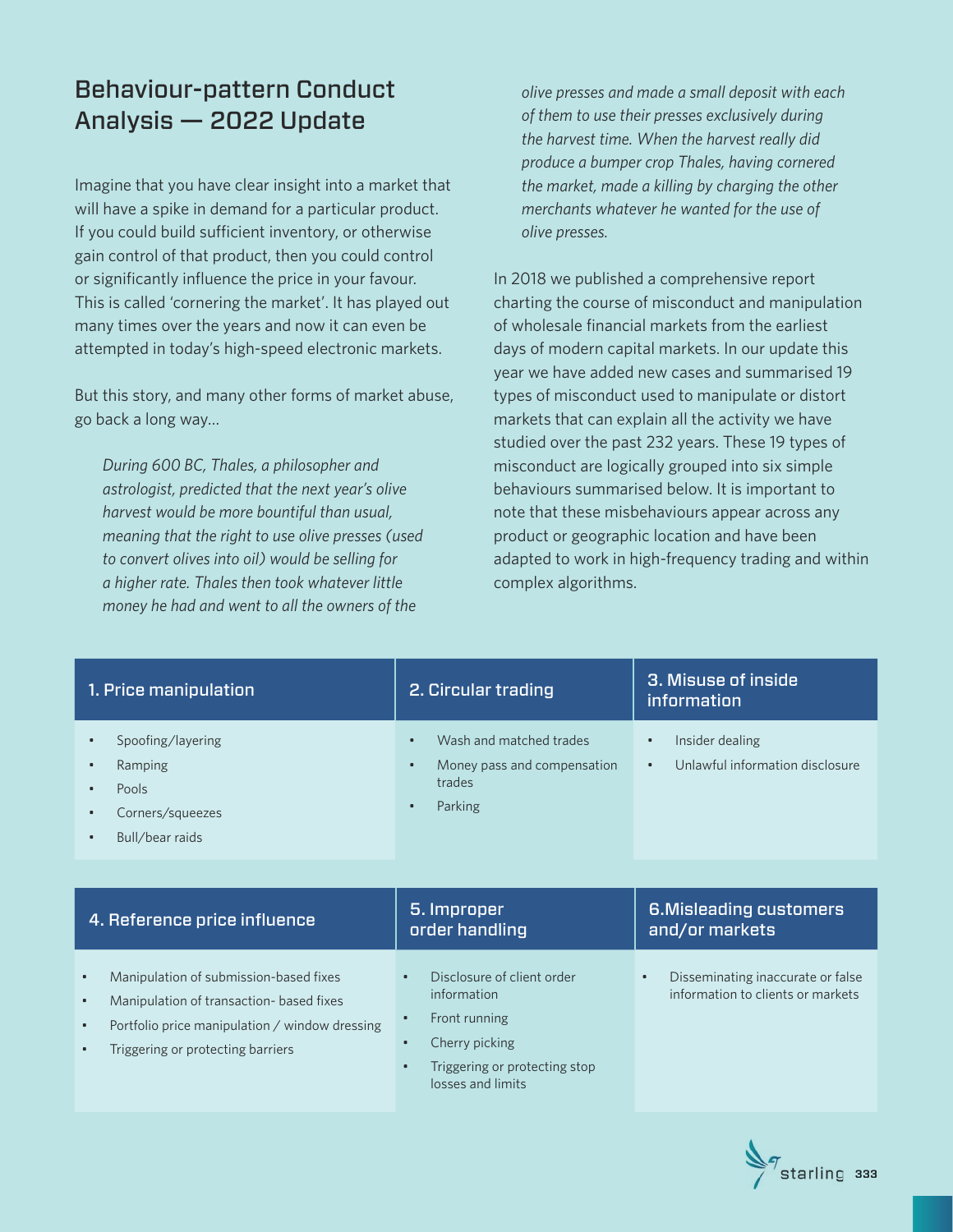It is important for firms to consider the history of misconduct as the infractions do repeat, as do the behavioural attributes and the context or conditions that become enablers.6

# Future activity and focus on emerging risk

Attention has now shifted to identifying and addressing emerging risks consistent with the original mandate from FEMR. The identification effort reflects a synthesis of the collaborative engagement with the membership, reviewing strategic trends, assessing recent market events, gathering expert practitioner input and taking note of key new regulatory initiatives globally.

The wide range of potential further work and publication topics includes:

#### ENVIRONMENTAL, SOCIAL & GOVERNANCE (ESG)

The high degree of noise around ESG risks and mitigation efforts elevates the need for resolution around key principles. The development of risk management frameworks and incisive metrics for ESG is now an essential topic for boards. Carbon markets may well emerge as a driving force in risk mitigation and need coordinated attention.

#### OPERATIONAL RESILIENCE

Whole-firm or venue-level resilience or risk of extended outages is a growing concern. The challenges and opportunities associated with evolving hybrid working models are not fully addressed. Business model and technology changes can drive higher efficiencies, for example, in posttrade processes, but can also drive unintended consequences and become disruptive.

### DIGITISATION / ELECTRONIFICATION OF MARKETS

Whole market segments can rapidly shift almost entirely to electronic trading. New platforms may find themselves neighbours with entirely new segments such as wholesale crypto markets. The risk management frameworks around algorithmic models for trading or support processes are complex.

The majority of FMSB publications to date focus on issues pertaining to market fairness. Addressing 'effectiveness' in financial markets is becoming increasingly important. This could

The development of risk management frameworks and incisive metrics for ESG is now an essential topic for boards.

include building on the recommendations of the Bank of England's Post-Trade Taskforce to drive process efficiencies. We could also investigate opportunities with other authorities for practitioner-led standards to fill regulatory gaps. A UK example is seen in the follow-up on the Wholesale Markets Review and Future Regulatory Reform agenda.

These topics have emerged from trends and events across the global industry, as well as from discussions held among FMSB membership, regulators and other stakeholders.

### **BREXIT**

UK and global financial centres are still in the process of responding to the market, legal and infrastructure impact of Brexit. This presents opportunities to contribute both internationally and domestically:

**Internationally:** FMSB has shown that it can deliver consistent conduct standards governing wholesale market business. This is all the more important in a world where technical regulatory